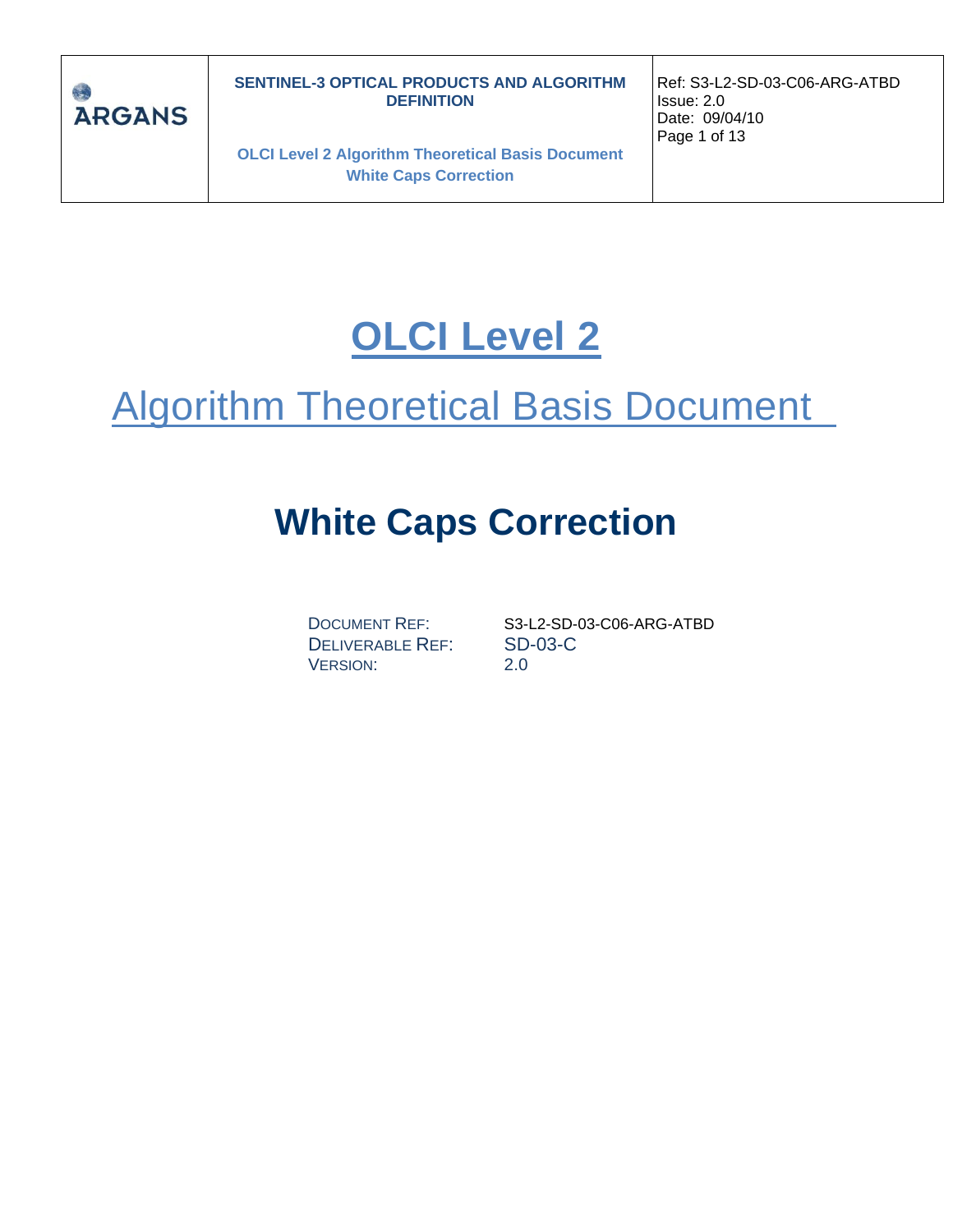

**OLCI Level 2 Algorithm Theoretical Basis Document White Caps Correction**

# **Document Signature Table**

|                 | <b>Name</b>          | <b>Function</b>         | <b>Company</b>    | <b>Signature</b>                    | <b>Date</b>                                                                                                                                                                             |
|-----------------|----------------------|-------------------------|-------------------|-------------------------------------|-----------------------------------------------------------------------------------------------------------------------------------------------------------------------------------------|
| <b>Prepared</b> | S. Lavender          | <b>Project Manager</b>  | <b>ARGANS Ltd</b> |                                     |                                                                                                                                                                                         |
| <b>Approved</b> | O. Fanton<br>d'Andon | <b>OLCI</b> Coordinator | <b>ACRI-ST</b>    |                                     |                                                                                                                                                                                         |
| <b>Released</b> | S. Lavender          | <b>Project Manager</b>  | <b>ARGANS Ltd</b> | <b><i>CIVEYABLE</i></b><br>$c = GB$ | Digitally signed by Samantha Lavender<br>DN: cri=Samantha Lavender, o=ARGANS<br>Ltd, ou=Managing Director,<br>email samantha.lavender@argans.co.uk<br>Date: 2010.04.09 17:55:57 +01'00' |

## **Change record**

| <b>Issue</b> | <b>Date</b> | <b>Description</b>                                          | <b>Change pages</b>                     |
|--------------|-------------|-------------------------------------------------------------|-----------------------------------------|
| 1.0          | 27/08/2009  | Version 1 (PDR delivery)                                    |                                         |
| 1.1          | 25/09/2009  | <b>Updates after PDR review</b>                             | Pgs 4 (wind speed units) & 7<br>(Eq. 9) |
| 1.2          | 11/02/2010  | revisions<br><b>Updates</b><br>based on<br>discussed at PM6 |                                         |
| 1.3 & 1.4    | 23/03/2010  | Typo updates                                                |                                         |
| 2.0          | 08/04/2010  | Version 2 (CDR delivery)                                    |                                         |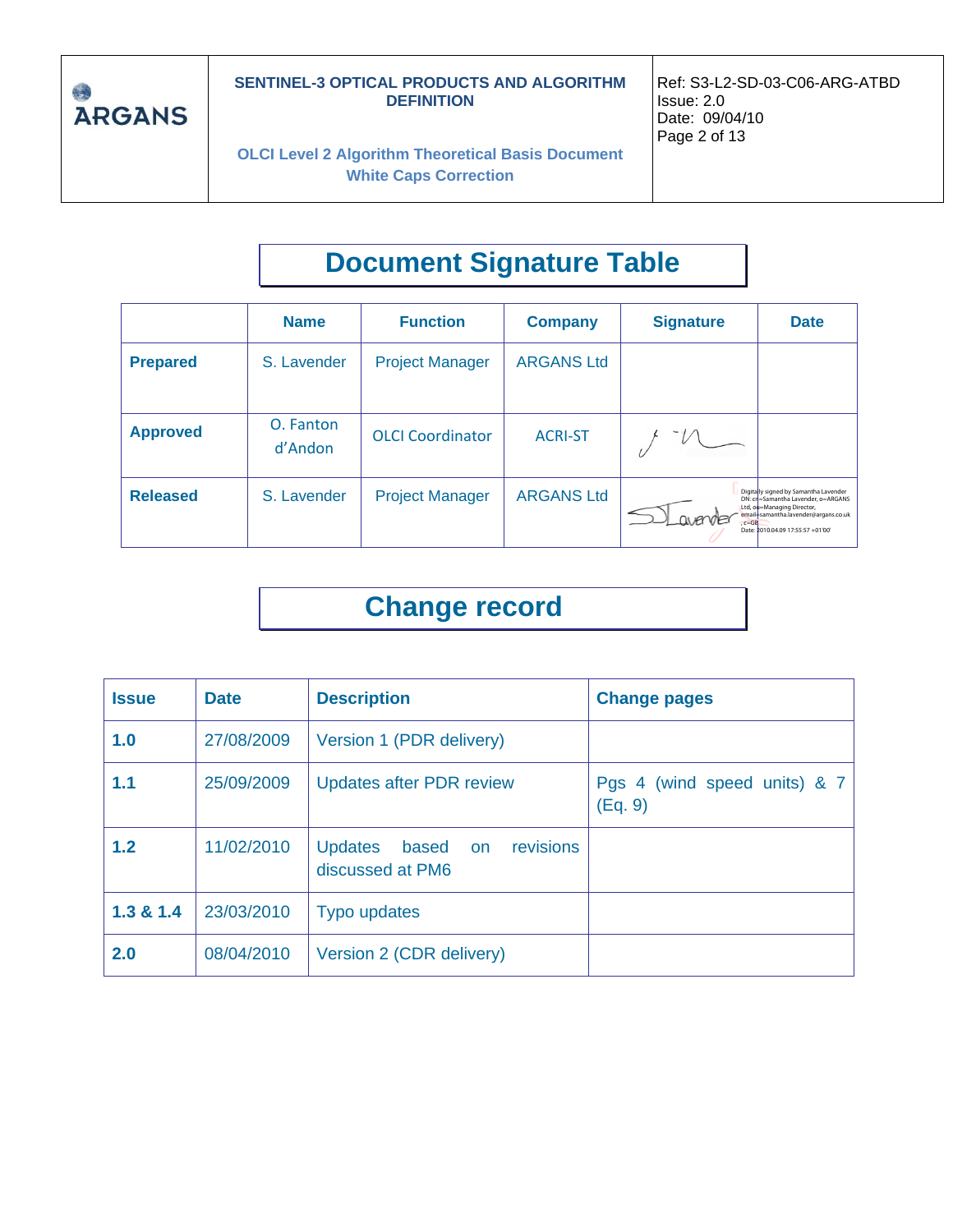

**OLCI Level 2 Algorithm Theoretical Basis Document White Caps Correction**

Ref: S3-L2-SD-03-C06-ARG-ATBD Issue: 2.0 Date: 09/04/10 Page 3 of 13

## **Distribution List**

| <b>Organisation</b>    | To                            | INb.<br>copies | <b>of</b> |
|------------------------|-------------------------------|----------------|-----------|
| <b>ESA</b>             | P. Gory                       |                |           |
| <b>EUMETSAT</b>        | Hilary Wilson, Anne O'Carroll |                |           |
| <b>S3 Optical team</b> | <b>All OLCI team</b>          |                |           |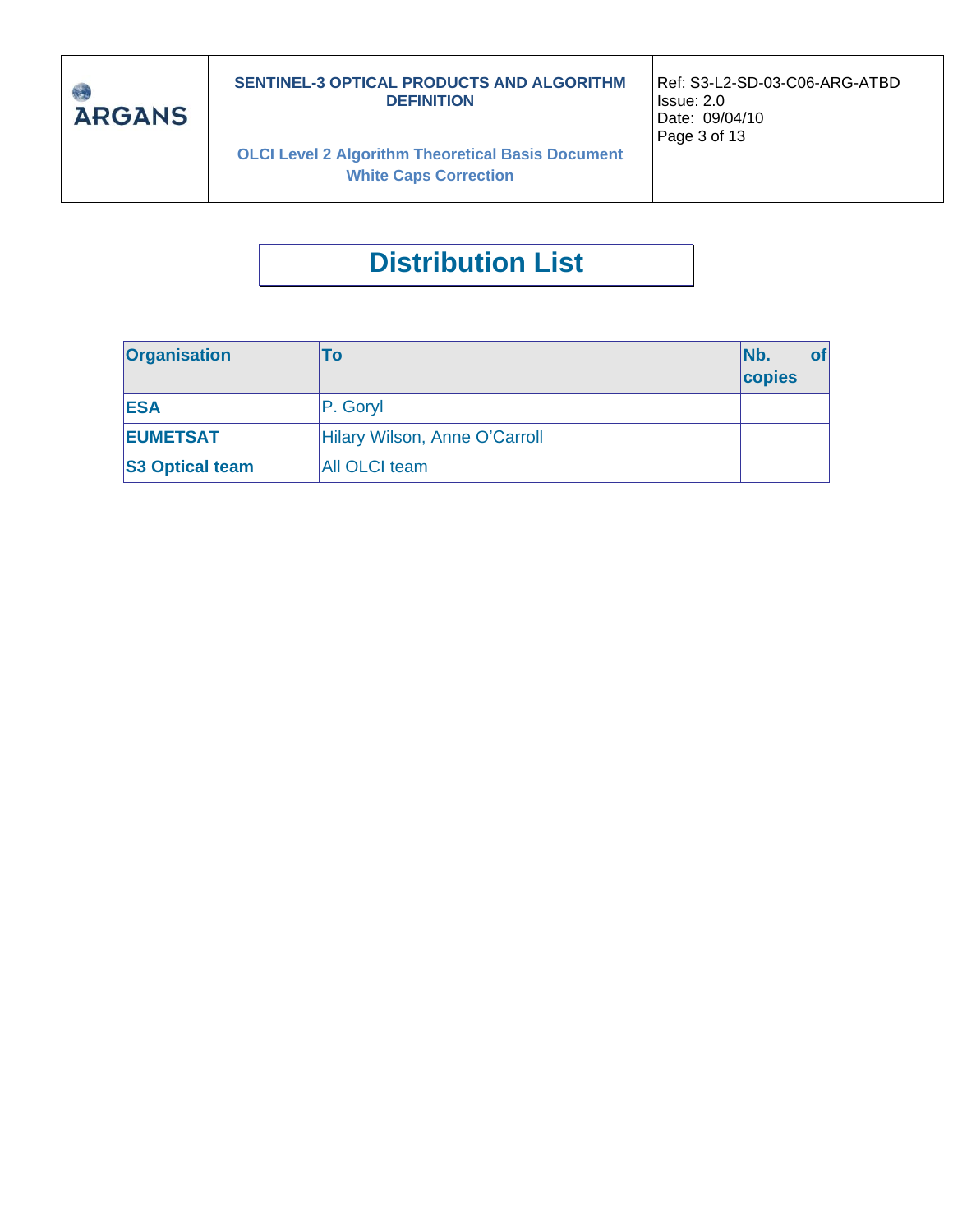

**OLCI Level 2 Algorithm Theoretical Basis Document White Caps Correction** 

## **Table of Contents**

| $\mathbf 1$ .  |     |  |
|----------------|-----|--|
|                | 1.1 |  |
|                | 1.1 |  |
|                | 1.2 |  |
|                | 1.3 |  |
| 2.             |     |  |
|                | 2.1 |  |
| 3.             |     |  |
|                | 3.1 |  |
|                | 3.2 |  |
|                | 3.1 |  |
|                | 3.2 |  |
| $\mathbf{4}$ . |     |  |
| 5.             |     |  |
| 6.             |     |  |
| 7 <sub>1</sub> |     |  |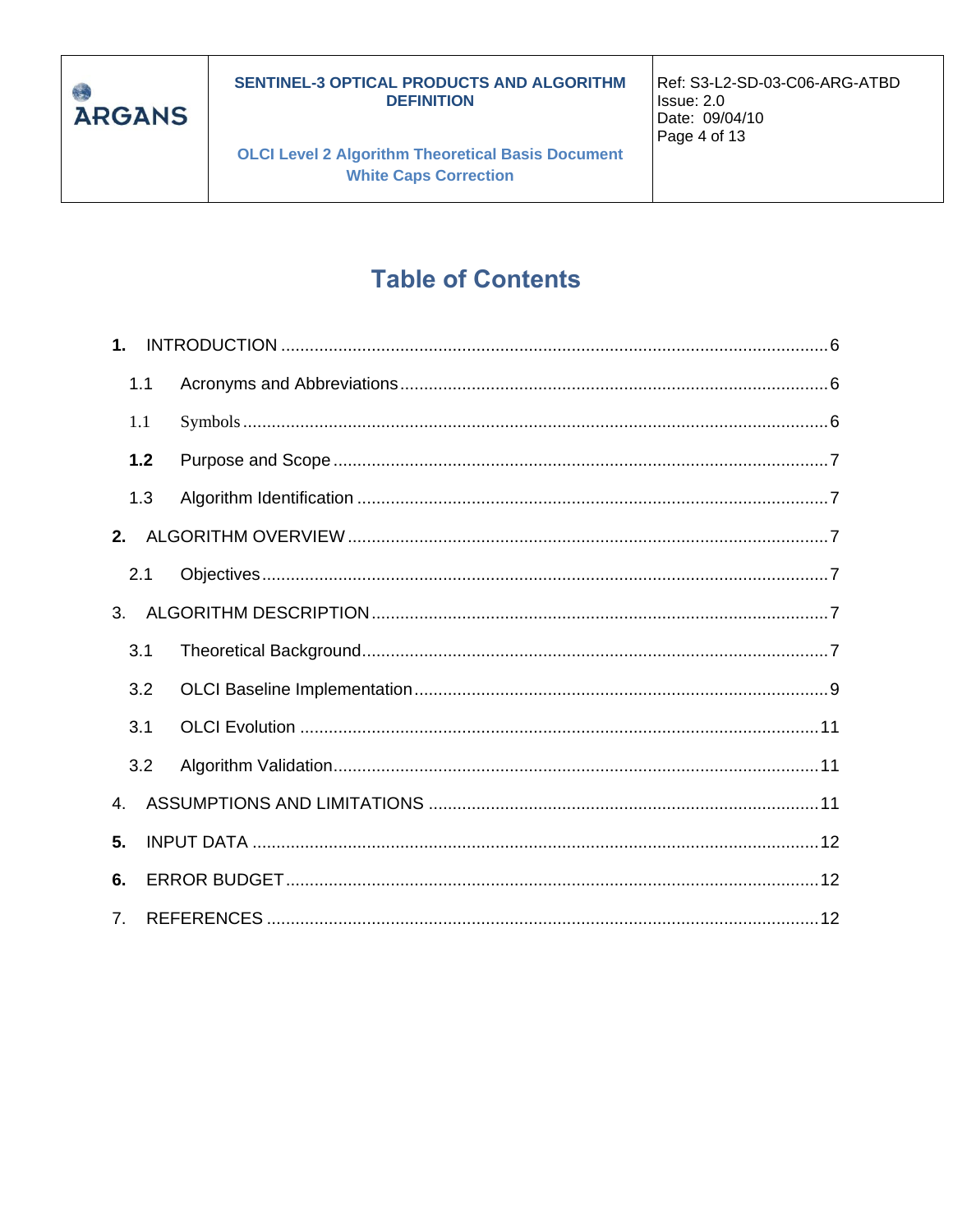

**OLCI Level 2 Algorithm Theoretical Basis Document White Caps Correction**

Ref: S3-L2-SD-03-C06-ARG-ATBD Issue: 2.0 Date: 09/04/10 Page 5 of 13

#### **List of Figures**

*[Figure 1: Underneath is Figure 4 from Stramska and Petelski \(2003\) with the Stramska](#page-9-0)  [and Petelski \(2003\) data as solid black dots, the Ross and Cardone \(1974\) data as pluses,](#page-9-0)  [and Nordberg et al. \(1971\) data by crosshair-circles. In colour are a wider set of glint](#page-9-0)  correction techniques (see legend).* [.......................................................................................10](#page-9-0)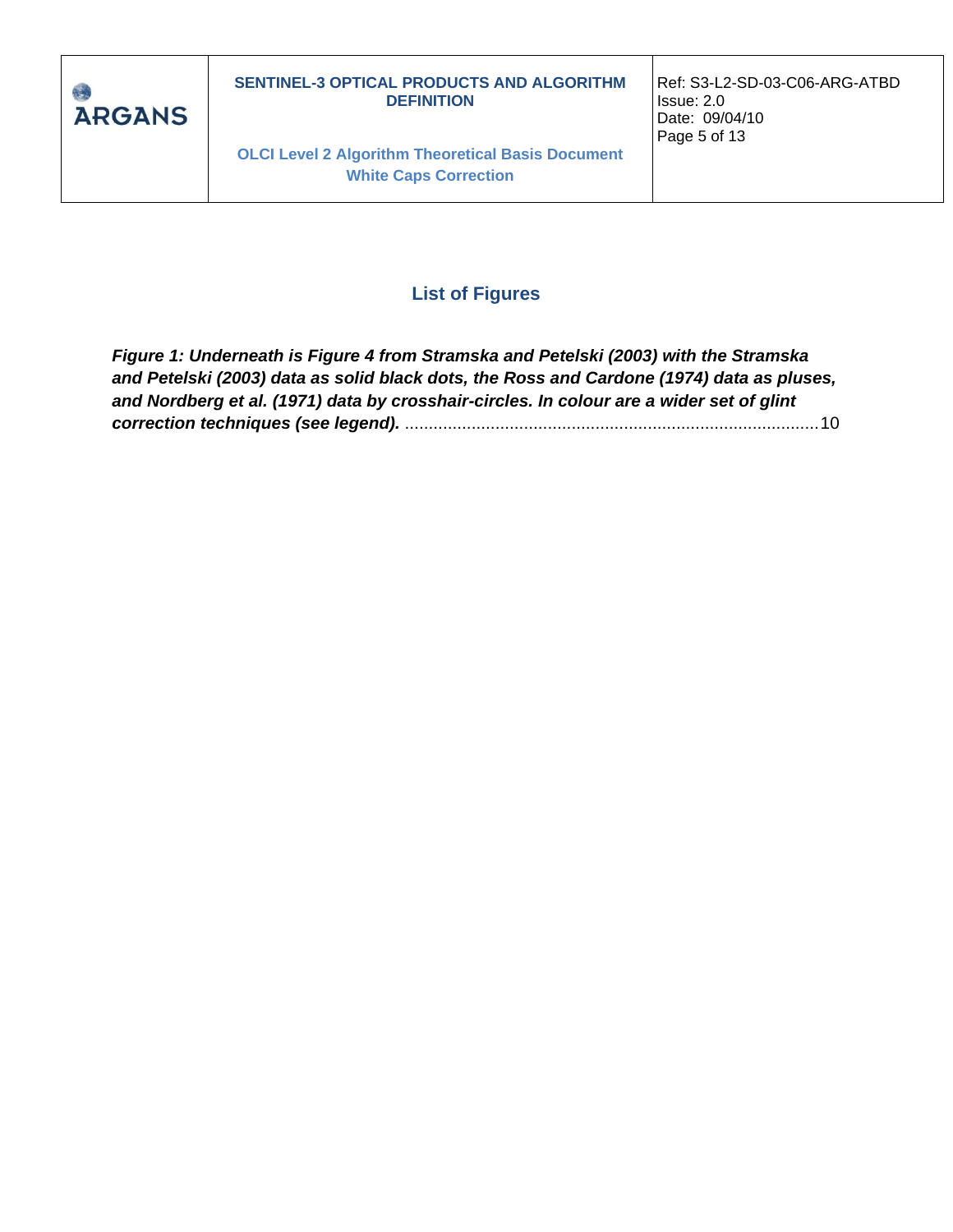

**OLCI Level 2 Algorithm Theoretical Basis Document White Caps Correction**

## <span id="page-5-0"></span>**1. INTRODUCTION**

#### <span id="page-5-1"></span>**1.1 Acronyms and Abbreviations**

| <b>ATBD</b>    | Algorithm Theoretical Basis Document                 |
|----------------|------------------------------------------------------|
| <b>ECMWF</b>   | European Centre for Medium-Range Weather Forecasts   |
| <b>FOV</b>     | field-of-view                                        |
| <b>MERIS</b>   | <b>Medium Resolution Imaging Spectrometer</b>        |
| <b>NCEP</b>    | <b>National Centers for Environmental Protection</b> |
| <b>OLCI</b>    | Ocean Land Colour Imager                             |
| <b>OZA</b>     | <b>Operating Zenith Angle</b>                        |
| <b>SeaWiFS</b> | Sea-viewing Field-of-view Spectrometer               |
| <b>TOA</b>     | Top of Atmosphere                                    |

#### <span id="page-5-2"></span>**1.1 Symbols**

|                                                          | Symbol definition                 |                                                                                                                                                                                            | Dimension / units |
|----------------------------------------------------------|-----------------------------------|--------------------------------------------------------------------------------------------------------------------------------------------------------------------------------------------|-------------------|
|                                                          | Geometry, wavelengths             |                                                                                                                                                                                            |                   |
| $\lambda$                                                | Wavelength                        | nm                                                                                                                                                                                         |                   |
|                                                          | Atmosphere and aerosol properties |                                                                                                                                                                                            |                   |
| td $(\lambda, \theta)$                                   |                                   | Diffuse transmittance for angle $\theta$                                                                                                                                                   | dimensionless     |
|                                                          |                                   | td( $\lambda$ , $\theta$ ) = LTOA( $\lambda$ , $\theta$ s, $\theta$ , $\Delta$ $\phi$ ) / L0+( $\lambda$ , $\theta$ s, $\theta$ , $\Delta$ $\phi$ )                                        |                   |
| $\rho(\lambda,\theta_{\rm S},\theta_{\rm V},\Delta\phi)$ |                                   | Reflectance $(\pi L / F_0 \mu s)$                                                                                                                                                          | dimensionless     |
|                                                          |                                   | where the product $\pi$ . L is the TOA upwelling irradiance if upwelling radiances are<br>equal to 1 (2 $\theta_2$ A, A) for any values of A, within 0- $\pi/2$ and any A within 0-2 $\pi$ |                   |

equal to L( $\lambda,$ *t*s, $\theta$ v, $\Delta\phi$ ), for any values of  $\theta$  within 0- $\pi$ /2 and any  $\Delta\phi$  within 0-2 $\pi$ . Subscripts

t: total reflectance w: water-leaving reflectance wc: white cap

#### **Miscellaneous**

W Wind speed m/s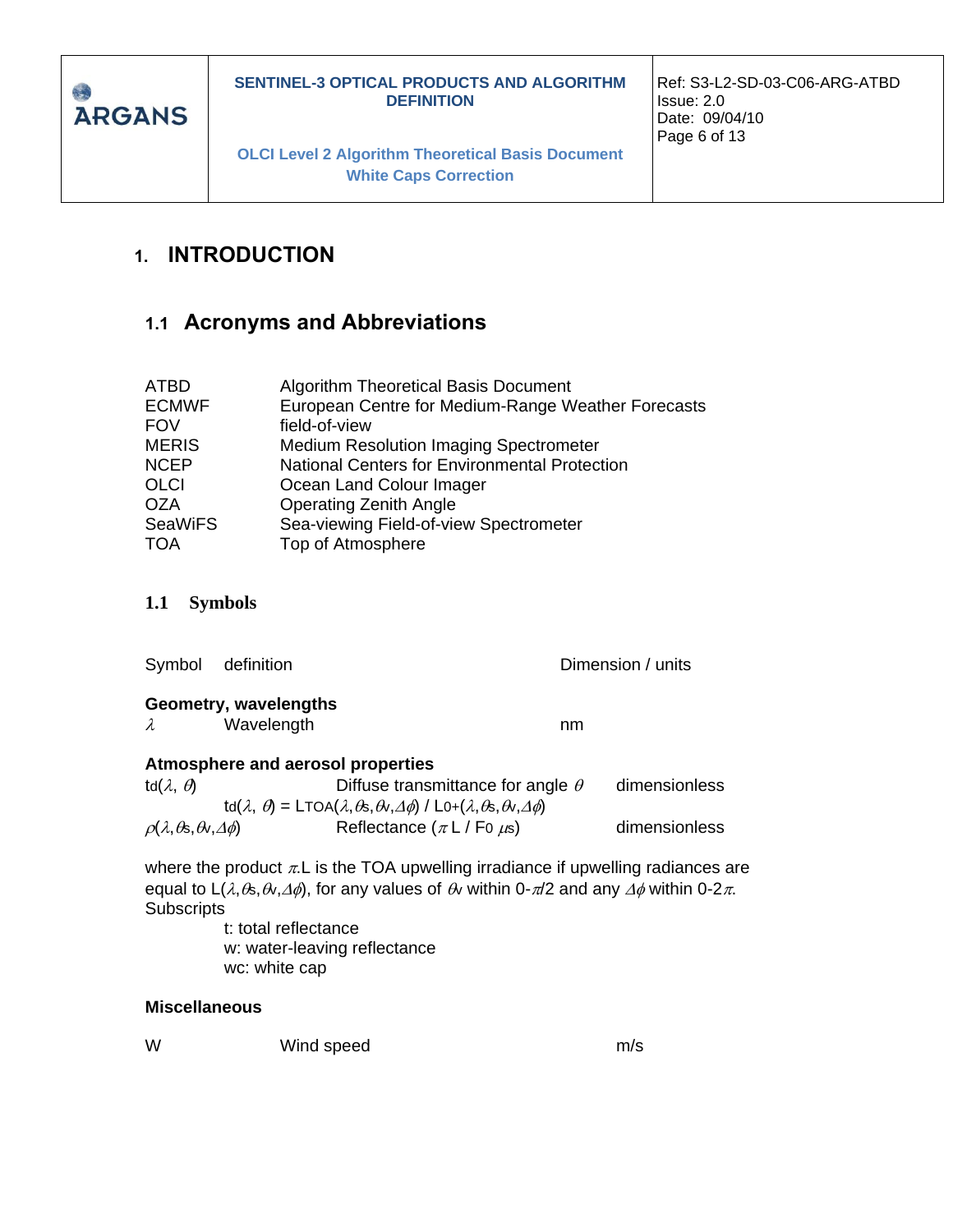

## <span id="page-6-0"></span>**1.2 Purpose and Scope**

The purpose of this ATBD is to define the approach to white cap correction that could be applied to OLCI.

## <span id="page-6-1"></span>**1.3 Algorithm Identification**

This algorithm is identified under reference "SD-03-C06" in the Sentinel-3 OLCI documentation.

## <span id="page-6-2"></span>**2. ALGORITHM OVERVIEW**

## <span id="page-6-3"></span>**2.1 Objectives**

The current MERIS algorithm handles white caps only on a statistical basis (uses external wind speed estimations from Weather Forecast auxiliary data) and the result only impact the quality flags; no correction is attempted. The recommended baseline implementation is the approach applied for SeaWiFS with the evolution being the use of additional channels in OLCI that could provide a correction based on radiometric estimations.

## <span id="page-6-4"></span>**3. ALGORITHM DESCRIPTION**

### <span id="page-6-5"></span>**3.1 Theoretical Background**

The measured top of the atmosphere (TOA) reflectance,  $\rho_{tm}(\lambda)$ , is composed of two parts; that which would be measured in the absence of whitecaps,  $\rho_t(\lambda)$ , and the additional reflectance from whitecaps,  $t\rho_{wc}(\lambda)$ , see Equation 1.

$$
\rho_{tm}(\lambda) = \rho_t(\lambda) + t_d(\lambda) \rho_{wc}(\lambda) \tag{Eq 1}
$$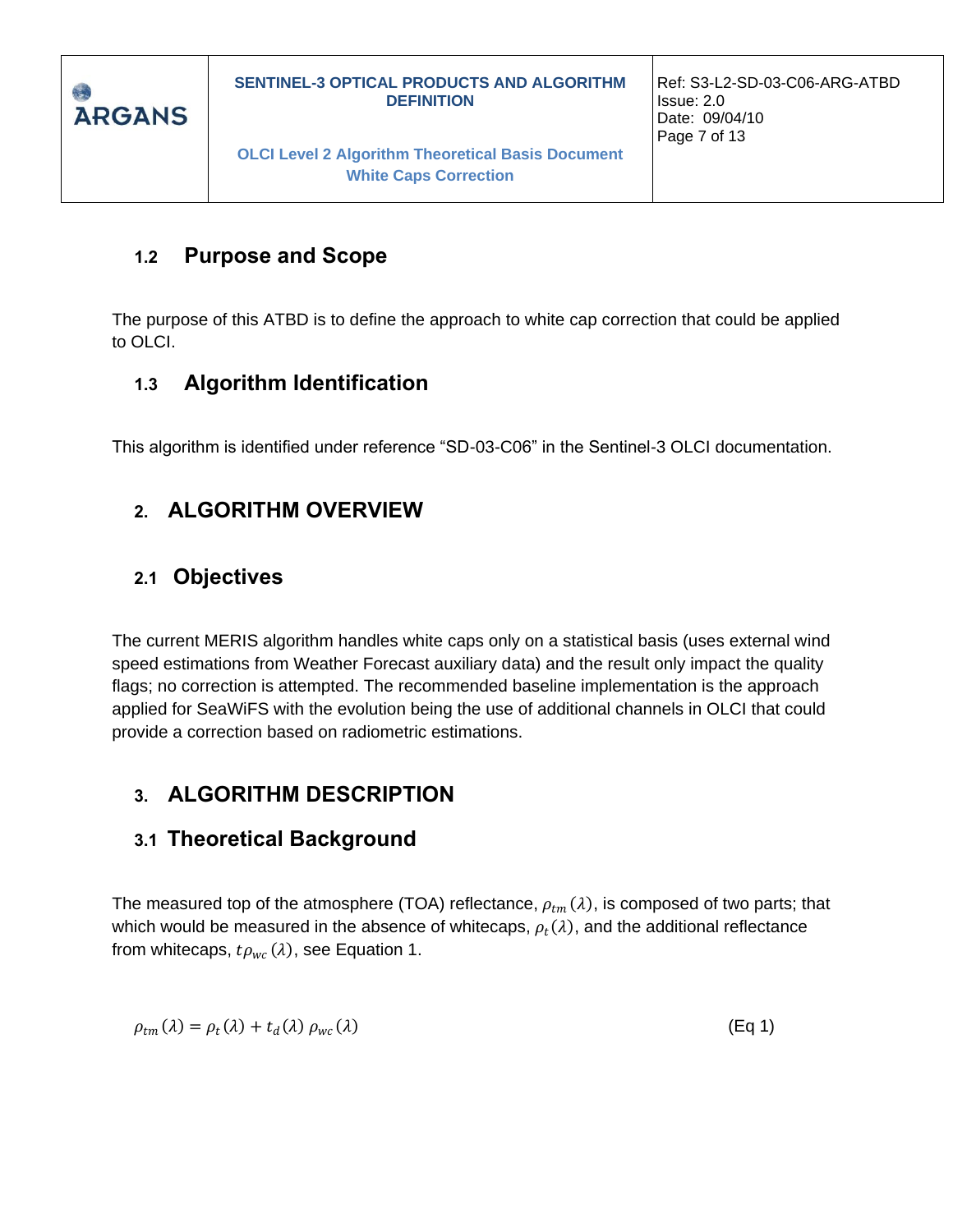

Based on previous research, Gordon and Wang (1994), the white cap normalised reflectance is linked to the wind speed and then propagated to the TOA reflectance using the atmospheric transmission; see Equations 2 and 3.

| $[\rho_{wc}]_N = 6.49X10^{-7}W^{3.52}$                      | (Eq 2) |
|-------------------------------------------------------------|--------|
| $t\rho_{wc}(\lambda) = [\rho_{wc}(\lambda)]_N t_d(\lambda)$ | (Eq 3) |

Where W is the wind speed (m/s measured at 10m above the surface),  $t(\theta_s, \lambda)$  is the diffuse transmittance between the sun and pixel and  $t(\theta_v, \lambda)$  is the diffuse transmittance between the pixel and sensor with the inputs being the solar and sensor zenith angles respectively. The calculation of diffuse transmittance is described within ATBD SD-03-C07 (atmospheric correction over clear waters). Moore et al. (2000) varied the coefficients within Equation 2 to give Equation 4 and also noted a spectral dependency (Equation 5):

| $\rho_{wc}(412) = 3.4X10^{-6}W^{2.55}$                 | (Eq 4)             |
|--------------------------------------------------------|--------------------|
| $\rho_{wc}(860) = 0.22\{1 - exp[-4.2\rho_{wc}(412)]\}$ | (Eq <sub>5</sub> ) |

The spectrum of foam reflectance has also been determined in the laboratory (Whitlock et al. 1982), as well as for foam generated in the surf zone (Frouin et al. 1996). Whitlock's laboratory experiments showed a decrease in reflectance with increasing wavelength beyond approximately 800 nm. However, Frouin reported a much larger decrease in reflectance than Whitlock at the longer wavelengths: a 40% decrease at 870 nm, 50% at 1020 nm and 95% at 1650 nm relative to the reflectance at 440 nm. The difference between the laboratory and field measurements is thought to be due to the stronger absorption properties of water at longer wavelengths acting on light reflected from submerged bubbles forced into the water by large waves (Frouin et al. 1996).

The pre-2009 approach implemented for SeaWiFS and MODIS had the Gordon & Wang (1994) correction reduced by 75% as suggested by Howard Gordon, and the Frouin et al. (1996 revised, see Table 1) spectral dependence algorithm applied, see Equations 6 and 7 (taken from SeaDAS v5.0 whitecaps.c). A windspeed threshold was applied that prevented over estimation.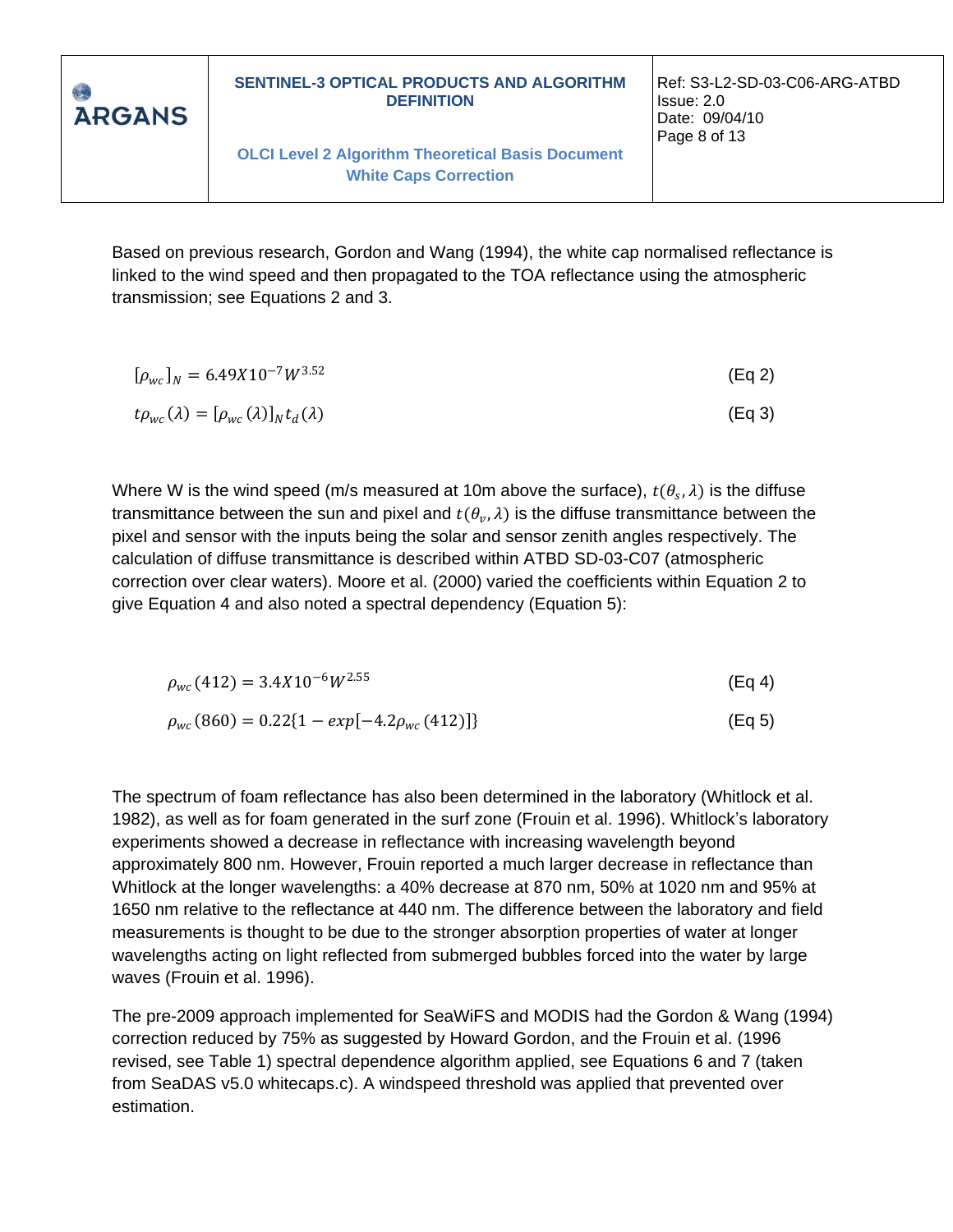

If W > 8 m/s then W = 8 m/s (Eq 6)  
\n
$$
\rho_{wc}(\lambda) = awhite(\lambda) * 0.4 * (6.94 * 10^{-7}) * W^{3.52}
$$
\n(Eq 7)

Where *awhite* is a wavelength dependent factor to address the decreasing reflectance versus wavelength (see Table 1), 0.4 is a wavelength independent "albedo modifier" and the final (wind speed dependant) component is the Monahan and O'Muircheartaigh (1980) power function.

| <b>MODIS Wavebands</b> | White-cap<br>WA<br>albedo, |
|------------------------|----------------------------|
| [nm]                   | (Frouin, May 1999)         |
| 412                    | 1.0                        |
| 443                    | 1.0                        |
| 469                    | 1.0                        |
| 488                    | 1.0                        |
| 531                    | 1.0                        |
| 551                    | 1.0                        |
| 555                    | 1.0                        |
| 645                    | 0.889225                   |
| 667                    | 0.889225                   |
| 678                    | 0.889225                   |
| 748                    | 0.760046                   |
| 859                    | 0.644950                   |
| 869                    | 0.644950                   |
| 1240                   | 0.0                        |
| 1640                   | 0.0                        |
| 2130                   | 0.0                        |

Table 1: SeaDAS v5.0 MODIS/Aqua sensor-specific atmospheric correction data

#### <span id="page-8-0"></span>**3.2 OLCI Baseline Implementation**

In 2009, reprocessing 2 of SeaWiFS stated that the result was a nearly constant whitecap correction (see http://oceancolor.gsfc.nasa.gov/REPROCESSING/R2009/whitecap/). Therefore, a revised whitecap correction was developed that used a fractional coverage model (less prone to over estimation), the wind speed threshold was increased to 12 m/s and the multiplicative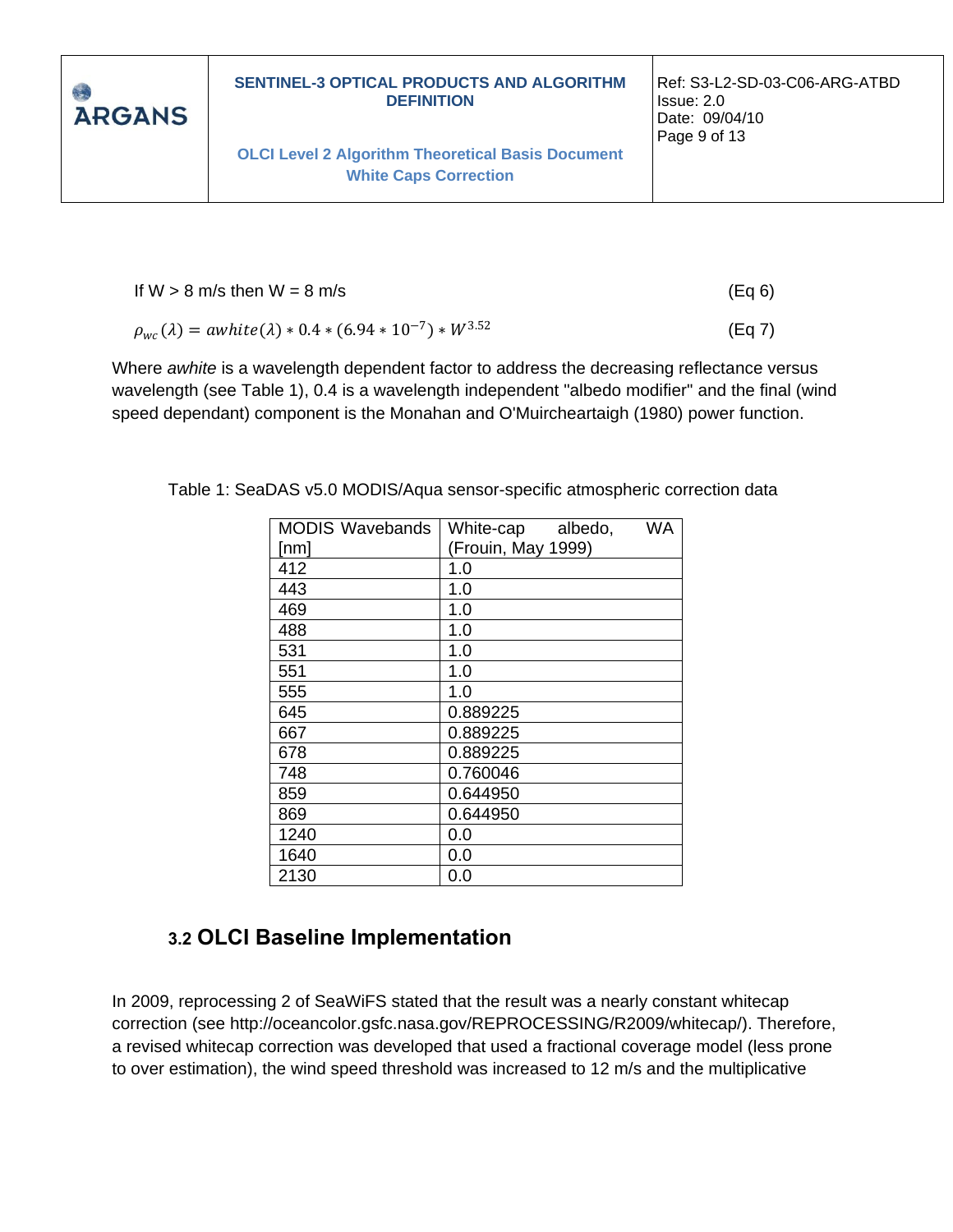

(Eq 8)

reduction factor (0.4) was eliminated. Therefore, the revised formulation of Equation 7 is given by Equation 8 (Stramska and Petelski, 2003):

 $\rho_{wc}(\lambda) = 4.18 * 10^{-5} (W - 4.93)^3$ 

Figure 1 shows the comparison of the different methods. Stramska and Petelski (2003), displayed as red squares, has two limits applied:

Wind speed<5 m/s set white cap  $(W) = 0$ 

Wind speed>12 m/s set wind speed as 12 m/s

Therefore, below 5 m/s no white cap correction is applied and above 12m/s a maximum value is applied; the flagging is described in ATBD SD-03-C05.



<span id="page-9-0"></span>*Figure 1: Underneath is Figure 4 from Stramska and Petelski (2003) with the Stramska and Petelski (2003) data as solid black dots, the Ross and Cardone (1974) data as pluses, and Nordberg et al. (1971) data by crosshair-circles. In colour are a wider set of glint correction techniques (see legend).*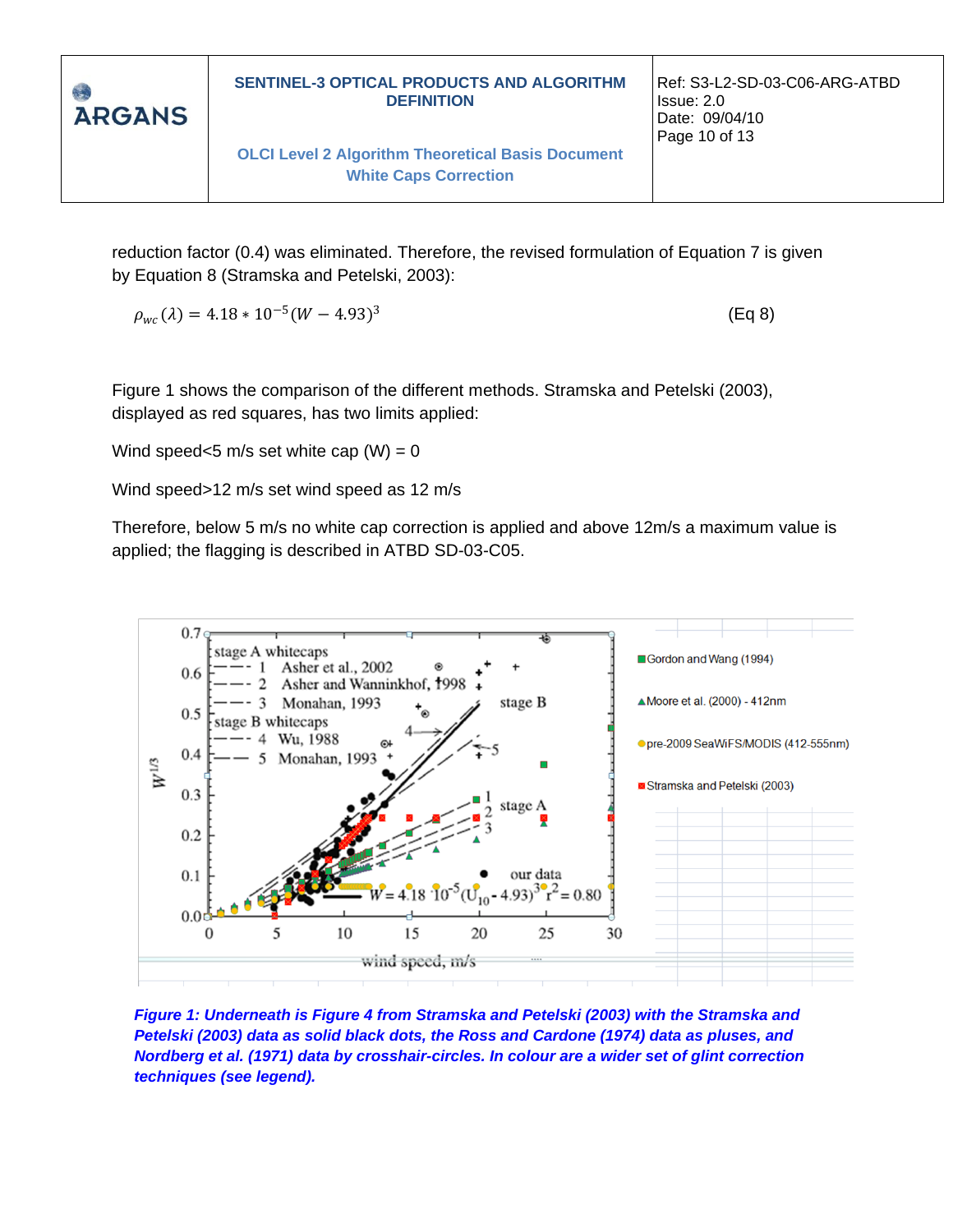

**OLCI Level 2 Algorithm Theoretical Basis Document White Caps Correction**

## **3.1OLCI Evolution**

<span id="page-10-0"></span>Alternatively, there is the possibility to use waveband O21 (1020 nm) for the white cap correction. If it's assumed that the water-leaving reflectance is zero then the residual signal in the SWIR will be the white cap correction once glint is removed / or if it's negligible. From Frouin et al. (1996) it's calculated to be 50% of the 440 nm signal.

### <span id="page-10-1"></span>**3.2 Algorithm Validation**

Boat et al. (2009) undertook extensive measurements of the whitecap coverage in the North Atlantic and Norwegian Sea. They stated that the Stramska and Petelski (2003) wind speed relationship agrees well with the North Atlantic relationships above a wind speed of 10 m/s. At low wind speeds Stramska and Petelski (2003) underestimate, but the difference is small (range of 0.06 % to 0.2% at 7 m/s).

## <span id="page-10-2"></span>**4. ASSUMPTIONS AND LIMITATIONS**

The baseline OLCI implementation is Equation 8, which is what the NASA Ocean Biology Processing Group (OBPG) is moving towards. Linked to the development/validation of the glint correction is the possibility of a correction using OLCI band 21.

The white cap correction would be applied before the atmospheric correction, but needs the atmospheric transmission as an input. Therefore, the diffuse transmittance will need to be without the aerosol optical thickness included because otherwise it would require an iterative loop with the atmospheric correction. An alternative is to select a climatological value. Stramska and Petelski (2003) state that, from their point of view, that within ocean colour atmospheric correction it's better to underestimate the effect of whitecaps than to overestimate it.

Minimum windspeed limit on white cap correction is set to a value of 5.0 m/s.

Maximum windspeed limit on white cap correction is set to a value of 12.0 m/s.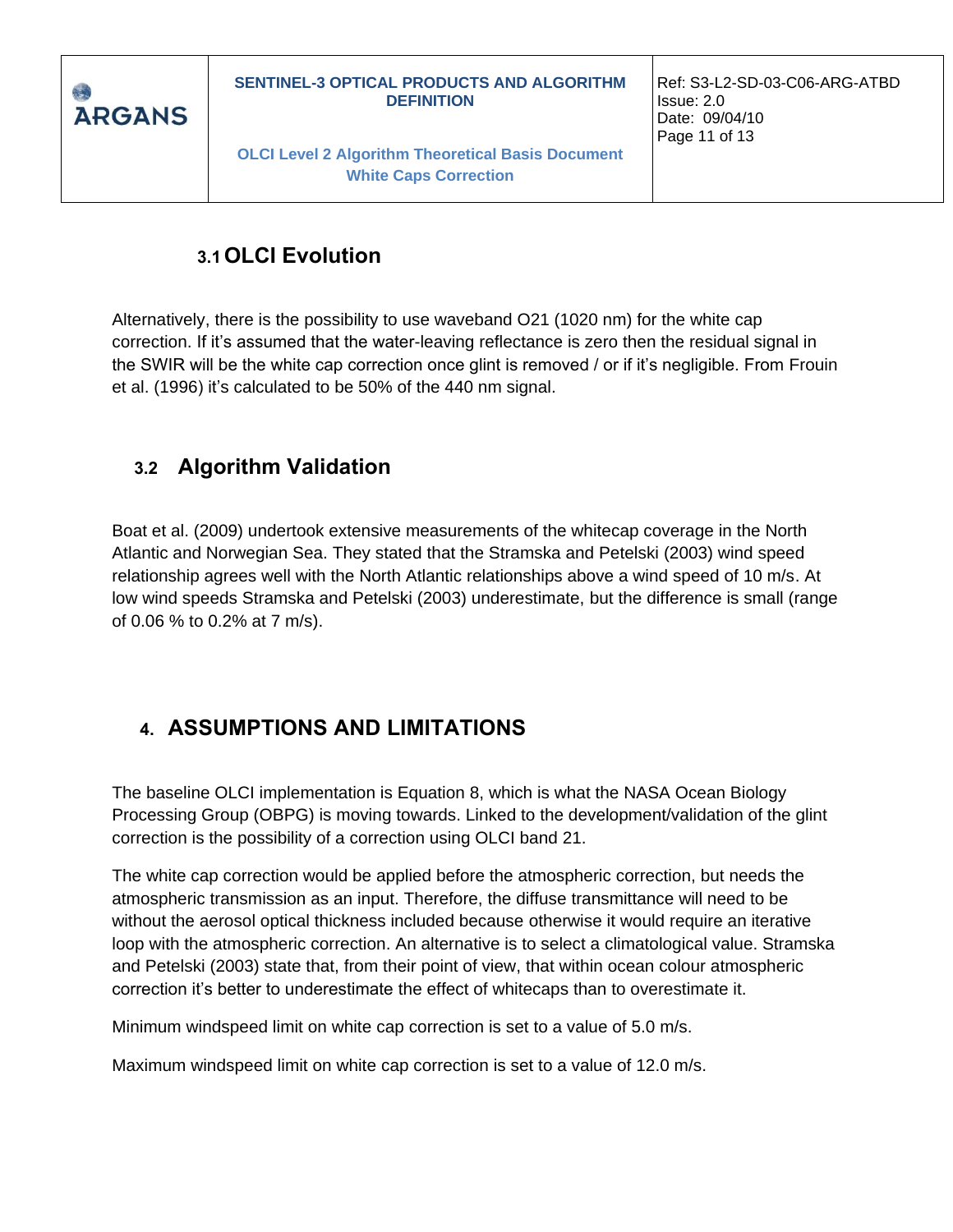

**OLCI Level 2 Algorithm Theoretical Basis Document White Caps Correction**

### <span id="page-11-0"></span>**5. INPUT DATA**

Diffuse transmittance:  $t_d$  [dimensionless]

Wind speed: W [m/s]

#### <span id="page-11-1"></span>**6. ERROR BUDGET**

An error model will (ideally) be based on probability density functions (PDFs) provided for the input variables ( $t<sub>d</sub>$  and W), which will be propagated through the white cap equation (Equation 9) to obtain an output PDF. An alternative is a sensitivity analysis where the input variables are varied by ±5% and the variation in the output analysed (see the sun glint ATBD, SD-03-C09).

#### <span id="page-11-2"></span>**7. REFERENCES**

Frouin, R., M. Schwindling, and P.-Y. Deschamps. 1996. Spectral reflectance of sea foam in the visible and near-infrared: In situ measurements and remote sensing implications, Journal of Geophysical Research, 101, pp 14361 – 14371.

Gordon, H.R. and M. Wang. 1994. Influence of Oceanic Whitecaps on Atmospheric Correction of SeaWiFS, *Applied Optics*, 33, pp 7754 - 7763.

Koepke, P. 1984. Effective Reflectance of Oceanic Whitecaps, *Applied Optics*, 23, pp. 1816 - 1824.

Moat, B.I., Yelland, M.J. and Pascal, R.W. 2009. Oceanic whitecap coverage measured during UK-SOLAS cruises. *16th Conference on Air-Sea Interaction*, Phoenix, USA.

Monahan, E.C., and I. O'Muircheartaigh. 1980. Optimal power-law description of oceanic whitecap coverage dependence on wind speed, Journal of Physical Oceanography, 10, pp. 2094 – 2099.

Moore, K.D., Voss, K.J., and Gordon, H.R. 2000. Spectral reflectance of whitecaps: Their contribution to water-leaving radiance, Journal of Geophysical Research, 105 (C3), pp 6493 – 6499.